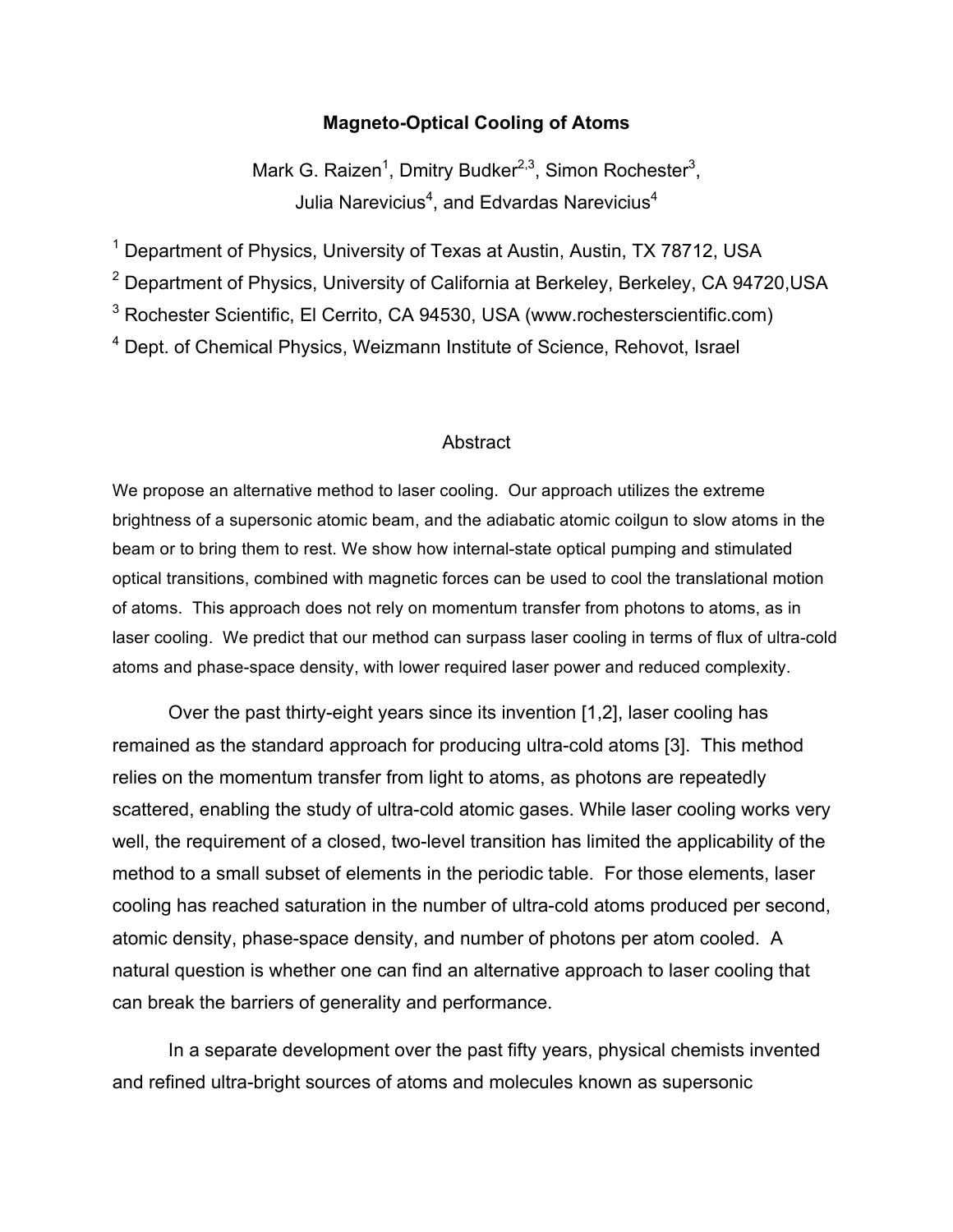(molecular) beams [4]. These beams are created by the expansion of a dense carrier gas from a small aperture, and are typically operated in a pulsed mode. The supersonic beam serves as a universal source of fast but cold atoms or molecules, which are mixed or entrained in the carrier-gas flow. The mixture cools as it expands, and becomes collision-less downstream from the nozzle. In previous work, paramagnetic species were decelerated and stopped with an atomic and molecular coilgun, which utilizes pulsed magnetic fields [5]. In a more recent development, an adiabatic coilgun was shown to be well-matched to the beam, translating it to the desired terminal velocity with almost no loss of phase-space density [6,7]. Independently, cooling of magnetically trapped atoms was demonstrated using so-called single-photon cooling. This method does not rely on the momentum of the photon, but rather on a one-way wall, realizing the historic thought experiment of Maxwell's Demon [5]. Single-photon cooling achieved a 350x enhancement of phase-space density, so proved the concept experimentally. However, it does not seem practical to apply this method to a magnetically stopped supersonic beam because the capture efficiency would be too low. Until now, it was not clear how to optimally integrate the above techniques, and a direct comparison with laser cooling was therefore not possible.

In this Letter, we propose a new approach; magneto-optical (MOP) cooling in sixdimensional phase space. It relies on internal-state optical pumping and stimulated optical transitions, combined with magnetic forces to reduce the translational motion of atoms. This approach does not rely on momentum transfer from photons to atoms, as in laser cooling, so is fundamentally different and new. The method works independently on each of the six degrees of freedom in phase space, unlike a trap where they are coupled. We analyze the proposed method, and predict that the performance can be far superior to laser cooling. Our quantitative predictions are supported by realistic numerical simulations.

The starting point is a pulsed supersonic beam, consisting of a pulsed valve and a skimmer contained in a region that is differentially pumped. The current state-of-theart valve is the Even-Lavie design, which produces beams with a brightness of over  $10^{22}$ atoms/sr/s, in pulses of 20  $\mu$ s FWHM, and at a repetition rate of up to 1 kHz [8]. Each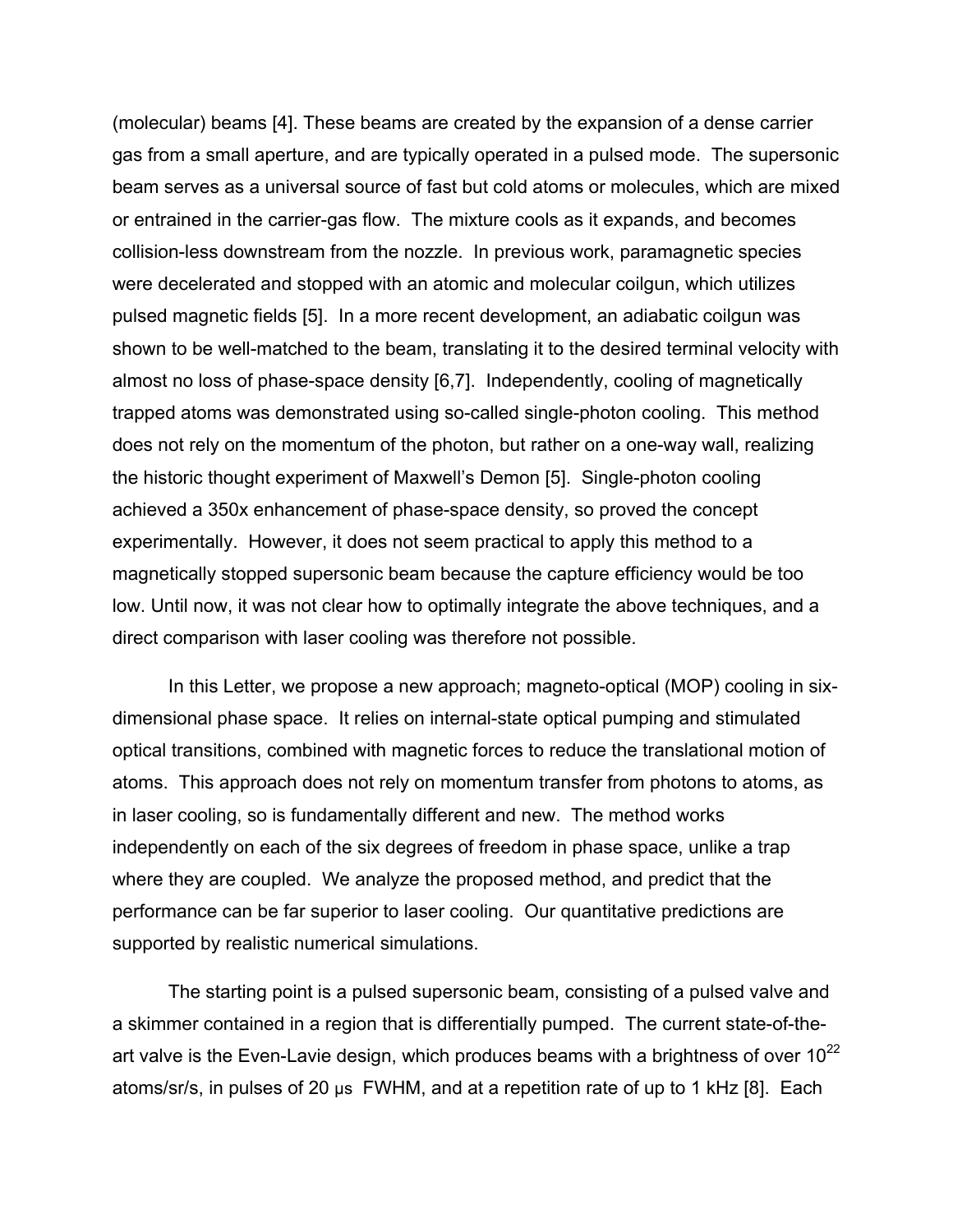pulse of the Even-Lavie valve contains around  $10^{16}$  carrier-gas atoms. Atoms or molecules can be entrained into the carrier gas, and negligible heating has been reported for fractional entrainment of 1% or less [9,10]. Supersonic beams with atom densities of  $10^{13}$  cm<sup>-3</sup> in the interaction region (past the skimmer) have been created by laser ablation [9]. There are about  $10^{14}$  entrained atoms in each pulse, and of those only 3% get through the skimmer, giving  $3x10^{12}$  atoms. The atoms in the beam can be brought to rest in the laboratory frame, and adiabatically released to free space. We now describe how the 6-D phase space can be efficiently compressed, resulting in an ultra-cold and dense cloud of unprecedented brightness.

We first consider atoms with no hyperfine structure, and assume a J=1 ground state, and J'=1 excited state to be specific. A realistic example used for our simulations is metastable  ${}^{4}$ He, one of the standard atoms amenable to laser cooling. We first consider one dimension, denoted as x, which can then be extended to 3-D. A schematic illustrating the basic method is shown in Fig. 1(a,b). Compression of velocity in the x dimension,  $v_x$ , is shown in Fig. 1(a), while spatial compression in the x dimension is shown in Fig. 1(b). There are three basic tools that are required for this cooling and spatial compression: magnetic-state optical pumping, velocity-selective stimulated rapid adiabatic passage (STIRAP), and one-dimensional magnetic kicking. Optical pumping is the most standard of these three tools, dating back to the work of A. Kastler, and reviewed in Ref. [11]. The method of STIRAP enables stimulated transitions between internal states of atoms or molecules, and is relatively insensitive to variations in the laser parameters, such as intensity, pulse duration, and pulse overlap [12]. Due to its inherent robustness, STIRAP has become a widely used method in atomic and molecular physics. A more recent twist on STIRAP is that it can be applied in a geometry that is velocity-selective, as proposed in Ref. [13].

The last tool, one-dimensional magnetic kicking, is perhaps least known, although the basic idea is a variation of the historic Stern-Gerlach effect. An atom with a magnetic moment  $\mu$  subject to a non-uniform magnetic field **B** experiences a gradient force  $\mathbf{F} = \nabla(\mathbf{\mu} \cdot \mathbf{B})$ . Thus, for example, the x component of the velocity of a subgroup of atoms in the m=1 state (i.e., with magnetic moment along the z direction) can be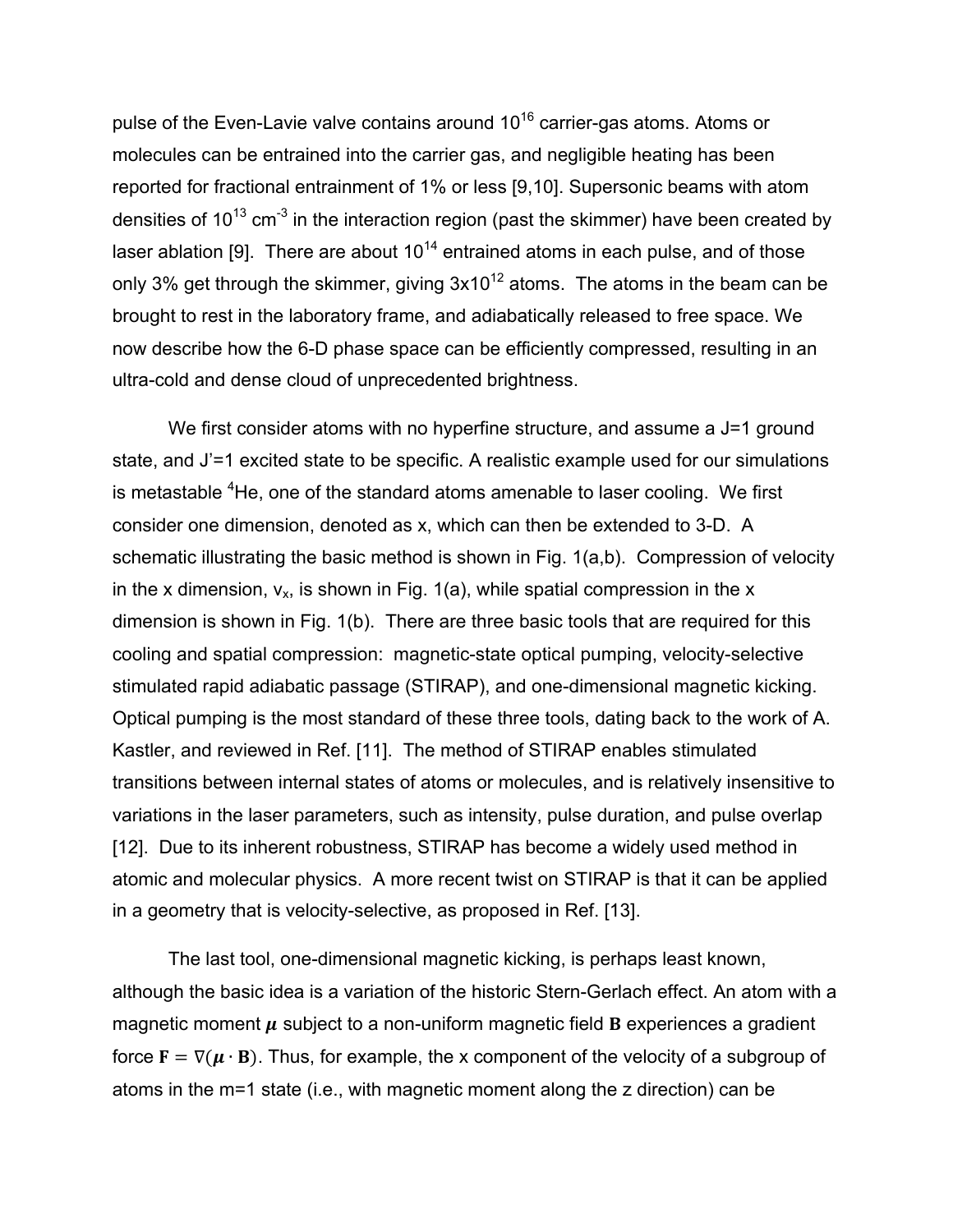manipulated using a magnetic field that points in the z direction and varies along the x axis. Due to the condition  $\nabla \times \mathbf{B} = 0$  for magnetic fields, such a field will also have a gradient in a transverse direction. Thus one might expect undesirable transverse momentum spreading, as well as spin mixing, induced by the transverse gradient. A similar situation arises when considering a magnetic field with a gradient along the field direction, due to the divergence condition  $\nabla \cdot \mathbf{B} = 0$ . However, as noted in the proposal for the original Stern-Gerlach experiment, the application of a bias magnetic field along the z direction causes precession about the z axis, effectively averaging the transverse forces to zero [14,15]. In the Supplementary Material we verify with a detailed quantum mechanical calculation that as long as the bias field is large compared with the product of the transverse field gradient and the spatial extent of the atomic cloud, the transverse kicks and spin mixing are effectively eliminated. Thus, with an appropriate field configuration, including a sufficiently large bias field, an ensemble of atoms in the m=1 state with respect to any given quantization axis can be given a 1-D momentum kick transverse to that axis.

We now describe in detail the application of these three tools in the cooling and spatial compression sequences. The first step in Fig. 1(a) is to optically pump all of the atoms into the m=0 ground state, using linearly polarized light. A two-photon STIRAP pulse is used to drive the transition from m=0 to m=1 for a subset of the atoms with a non-zero mean velocity in the x dimension. This can be accomplished, for example, by using beams counter-propagating along the x axis, one with linear polarization along z and the other with linear polarization along y, with a z-directed magnetic bias field to select the transition driven by the left-circularly polarized component of the y-polarized light. Now that atoms in a velocity class are in the m=1 state, a pulsed, uniform magnetic field directed along z, with a gradient along x is applied to impart momentum to these atoms in order to shift the mean velocity to a desired final velocity. A resonant pulse is then applied to optically pump these atoms back to m=0, using linearly polarized light. The other atoms in the m=0 state will not be affected because the m=0 to m'=0 transition is forbidden. The cycle is then repeated for other velocity classes, until all atoms are concentrated around a desired final velocity in the laboratory frame. One realization of the sequence is to *halve* the width of the velocity distribution in each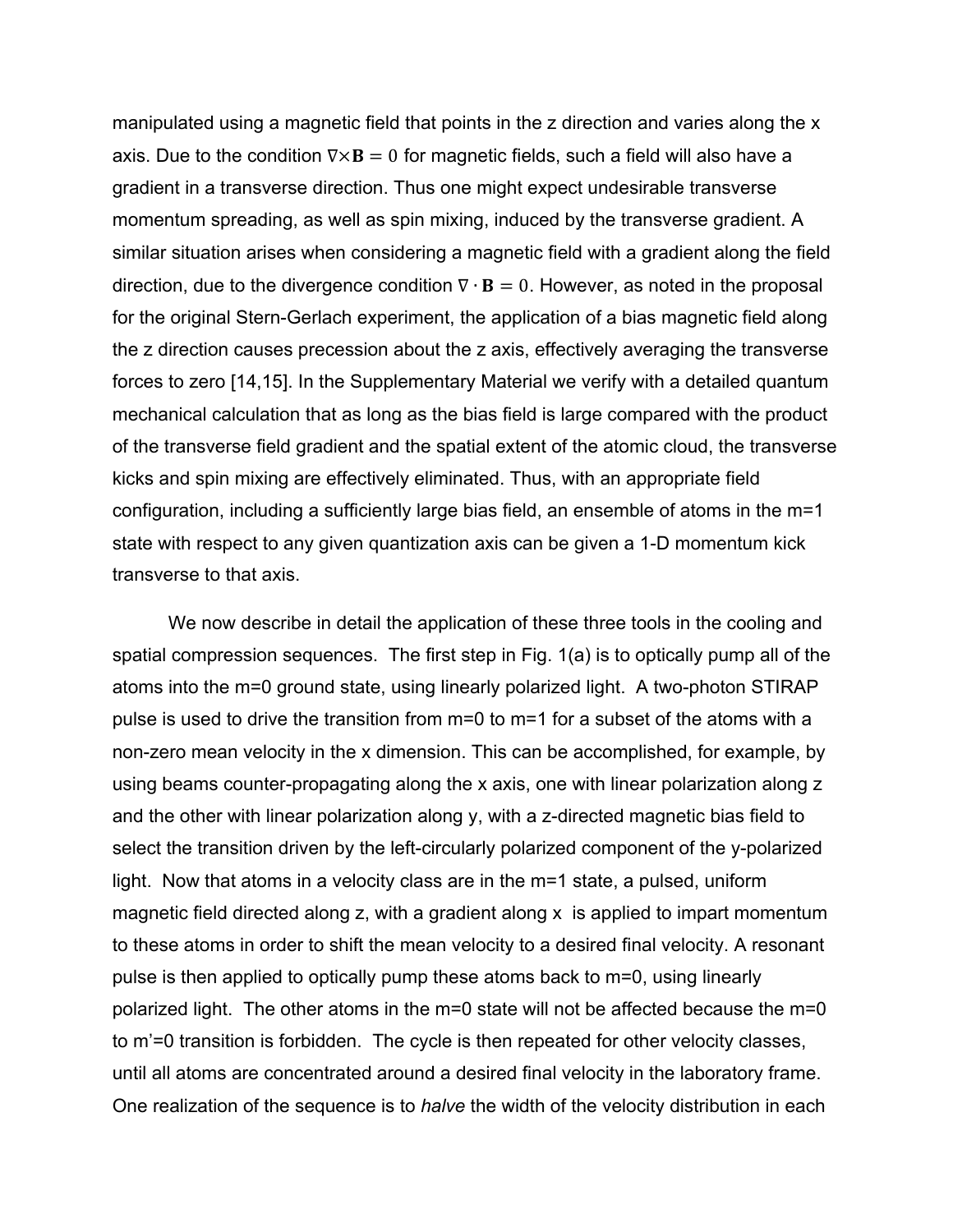cycle. This would enable geometrically-fast compression of velocity space, as illustrated in Fig. 1 (a). For example, a six-step process would compress the velocity spread by  $2^6$ , and each atom must be optically pumped on average three times. Since the process is Doppler sensitive, it can be applied sequentially in 3-D. We estimate that the cooling limit of our method is comparable to *sub-Doppler* laser cooling, due to the random-walk in momentum from spontaneously scattered photons in the opticalpumping stages. Note that the compression process does not have to produce a thermal distribution, nor does it have to be symmetrical in velocity space. We can estimate the required laser power for the entire cooling process. Each cycle requires a STIRAP pulse, and the maximum power is required for the first step, where the initial velocity distribution is halved. The typical velocity spread of the stopped atoms prior to cooling is around 10 m/s, so the STIRAP pulse must cover a velocity class of around 5 m/s. We simulated this process numerically, and find that it works as predicted. Representative parameters are an intensity of 90 mW/cm<sup>2</sup> for each of the two STIRAP beams, detuned 30 MHz from resonance, and pulse durations of 200 ns. After this cooling cycle, further compression in momentum near or even below the recoil limit can be accomplished with stimulated Raman cooling [16,17].

This velocity compression is reminiscent of the compression of the density of particles in a box, as in the original Maxwell Demon thought experiment, although here the box is in momentum space rather than positional space. The resonant laser is used for optical pumping, while the magnetic field gradient does the work. In fact, it works much like a mop, sweeping the atoms around and collecting them into small piles, hence the acronym MOP is quite appropriate. Unlike the original version of Maxwell's Demon, the atoms are free particles and will expand ballistically, as they are not contained by any boundaries. This means that the cooling cycles must be fast enough so that free-space expansion is insignificant. The only irreversible step in the cycle is the optical pumping stage, which carries away the entropy, saving the Second Law of Thermodynamics.

We now propose how to compress the volume occupied by the atoms without heating, unlike adiabatic compression. An optical pumping beam is made to spatially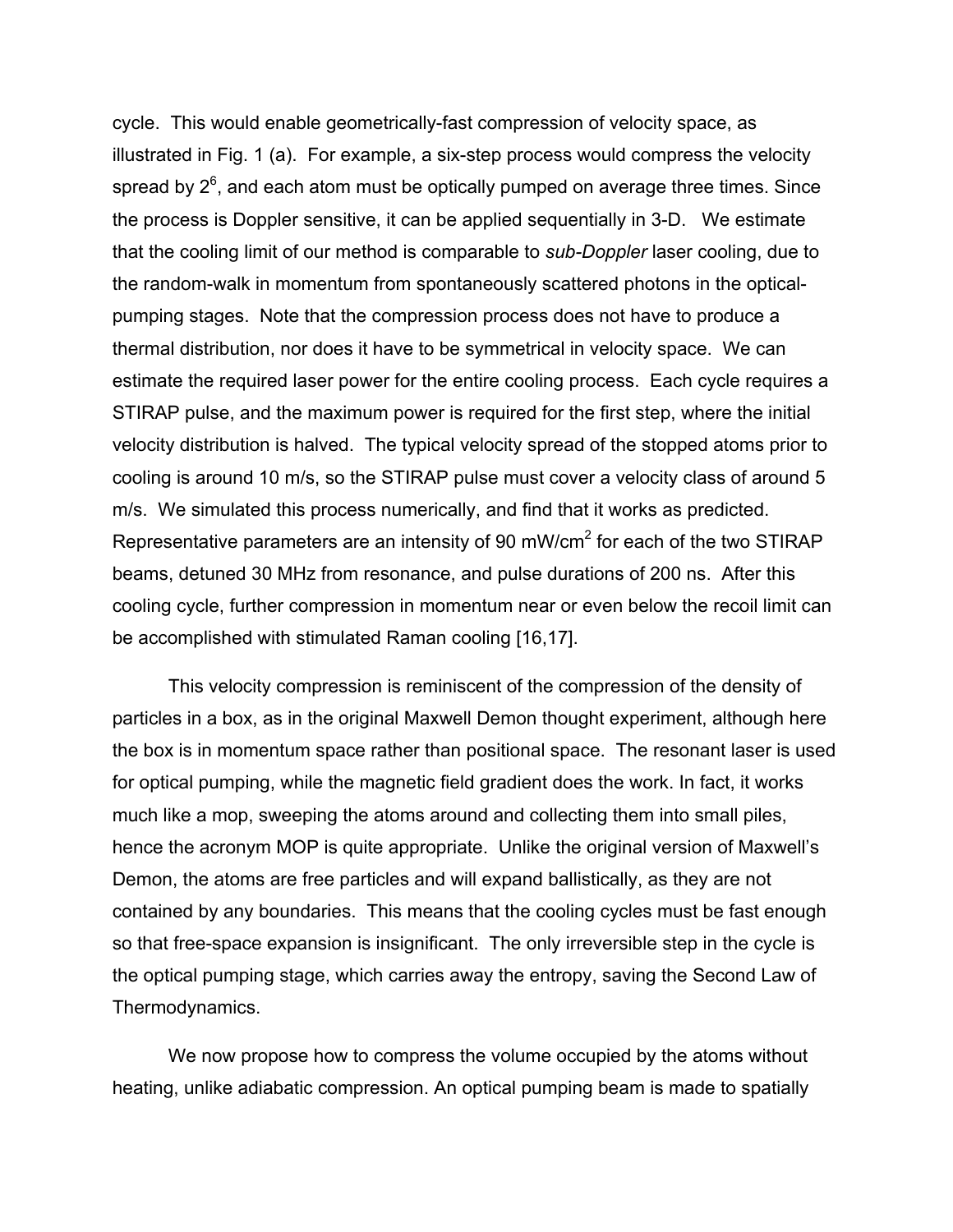overlap one half of the atoms, pumping them from the m=0 to the m=1 state, as shown in Fig.1 (b). A uniform magnetic field gradient is then applied which first accelerates the atoms, then decelerates them, so that in the end they have the same velocity profile, but have moved over to the location of the other half of the atoms. Finally, these atoms are optically pumped back to m=0. At the end of this cycle, the density is increased by a factor of 2. This spatial compression can be applied sequentially in all three dimensions. It is natural to inquire about the density limit of this process. The main limitation is that at sufficiently high density, photon re-scattering by adjacent atoms will degrade the fidelity of optical pumping [18]. This effect is predicted to occur at a density of  $10^{11}$ -10<sup>12</sup> atoms/cm<sup>3</sup>, significantly higher than the density limit of laser cooling (around 10<sup>9</sup> atoms/cm<sup>3</sup>). The high density can also be converted to lower temperature by the following approach: after spatial compression in 3-D, a magnetic trap is turned on suddenly. In order to minimize heating, the trap depth is chosen to match the distributions in position and momentum. The trap is then released adiabatically, lowering the temperature at the expense of density. The process can be repeated until the momentum distribution is minimized, and finally, the spatial distribution is compressed to maximum density.

The same process works as well for atoms with hyperfine structure, and with an odd nuclear spin where there is no m=0 state in strong magnetic fields. A realistic example is <sup>7</sup>Li, where the ground state hyperfine splitting is 803 MHz. Optical pumping requires a re-pump beam that is offset by the hyperfine splitting. In moderate magnetic fields on the order of 100 G, the electronic spin decouples from the nuclear spin, so that one can assume a J=1/2 atom without nuclear spin to estimate the magnetic forces. The same sequence of cooling and compression works in this case, but the optical pumping is between m=-1/2 and m=1/2 states. The magnetic field gradient then acts in a push-pull configuration. Similarly, compression in real space can be accomplished by switching the direction of the field gradient.

We now estimate the number of atoms per second, and the phase-space density that can be expected. MOP cooling will compress the volume in 3D velocity space, and spatial compression in 3D real space will further increase phase-space density. The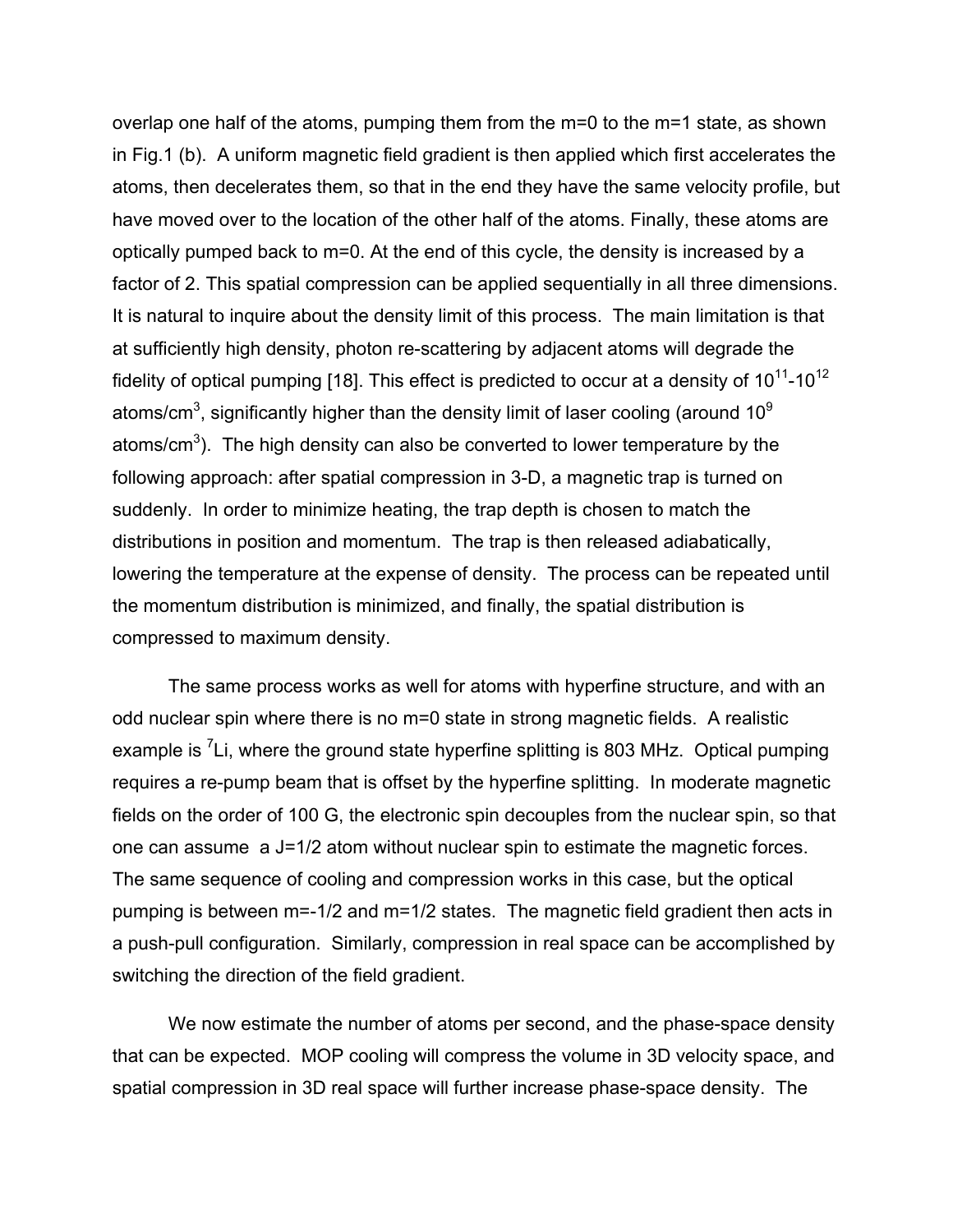Even-Lavie valve can operate at a repetition rate of up to 1 kHz, implying  $3x$  10<sup>15</sup> ultracold atoms per second, a factor of around  $10<sup>6</sup>$  more than reached with laser cooling. The phase-space density of the supersonic beam after the skimmer is around 10 $^3$ , so after compression it should be near 10<sup>-3</sup>, a factor of 10<sup>3</sup> higher than in laser cooling. The small number of spontaneous emission events per atom implies that many elements require only a single-color laser, even if they do not have closed cycling transitions.

We have performed 3D Monte-Carlo simulations of the proposed scheme. We assume a cloud of atoms initially at rest with standard velocity deviation in all the coordinates equal to 10 m/s. The first two key steps in the cooling sequence are shown in Fig. 2 (a-f). The initial phase-space and velocity distributions of 10,000 atoms along the x-coordinate are presented in Fig. 2 (a) and (b) respectively. Figures 2 (c) and (d) illustrate the result of velocity-selective STIRAP population transfer of atoms from m=0 to m=1 state, atoms in m=1 state are represented by red dots. The atoms are selected with velocities centered at -10 m/s with standard velocity deviation of 5 m/s. The selected velocity group is shifted to a mean velocity of 0 m/s by applying a 60 us-long constant-gradient magnetic field. The duration of a magnetic gradient "kick" is long enough to decelerate metastable helium atoms with 10 m/s initial velocity assuming a 60 T/m magnetic field gradient. This sequence is repeated 36 times, overall, alternating between different coordinates and magnetic gradient kick directions. Since the center velocity spread is approximately halved in each cooling cycle, we reduce the magneticgradient-"kick" duration accordingly. The shortest-"kick"-duration was limited to 10 µs. The final phase-space and velocity distributions are shown in Fig.3. The momentum is compressed by a factor of  $10^3$  for 4000 atoms out of original 10,000. Our simulations show a compression of phase-space volume by more than two orders of magnitude. The required magnetic field gradients and short switching times are very realistic, based on demonstrated capability with the atomic coilgun [5]. A simple and practical magnetic coil configuration is a combination of Helmholtz and anti-Helmholtz circular coils.

In summary, we propose a method to produce a new source of ultra-cold atoms with unprecedented brightness. The atoms can be stationary in the laboratory frame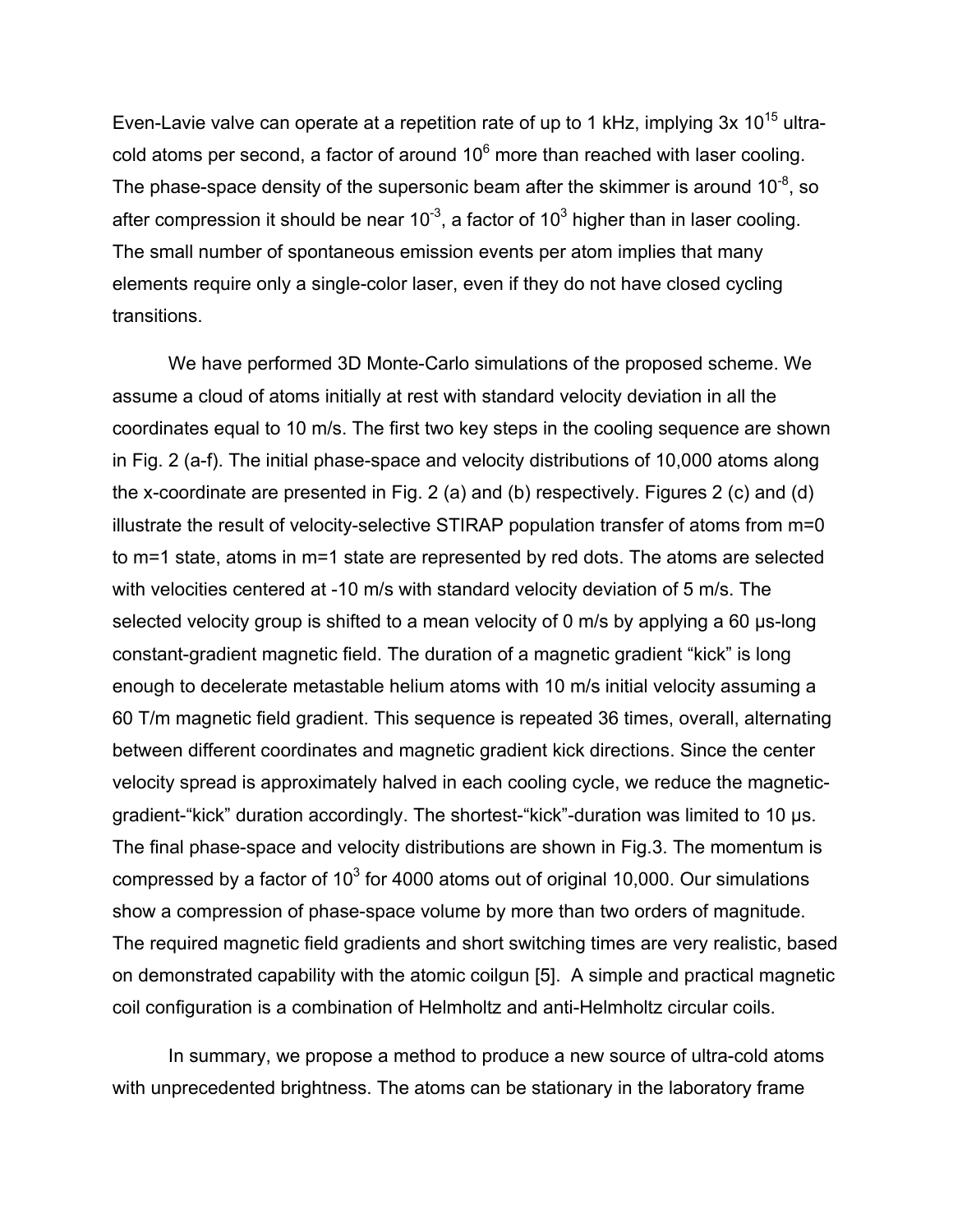after cooling, or they can be launched into a beam with the same magnetic-field gradients that are used for cooling. Our cooling scheme can be also applied to molecules whenever optical pumping is possible [19,20]. It is interesting to consider the impact of such a new source on science and technology. The atom laser, hailed as an enabling development, is created by launching a Bose-Einstein condensate. Starting with much higher numbers of atoms and higher phase-space density would result in a much brighter atom laser. One application is in atomic interferometry, both for inertial sensing, and for fundamental tests [21,22]. Another application where higher flux would be important is in atomic lattice clocks [23,24]. A long-standing goal has been to control atoms at the nanoscale by focusing atomic beams onto surfaces (atom lithography). This dream has not been realized so far, mainly due to limitations of lens aberrations, together with weak atomic flux. The presently proposed ultra-bright sources, together with an aberration-corrected pulsed magnetic lens [25], should enable the realization of the full potential of atom lithography. This would have important applications in materials science and condensed matter physics.

M. G. R. acknowledges support from the U.S. National Science Foundation, the R.A. Welch Foundation, Grant number F-1258, and the Sid W. Richardson Foundation. D. B. acknowledges support by the Miller Institute for Basic Research in Science. E. N. acknowledges the historic generosity of the Harold Perlman Family and support from the Israel Science Foundation.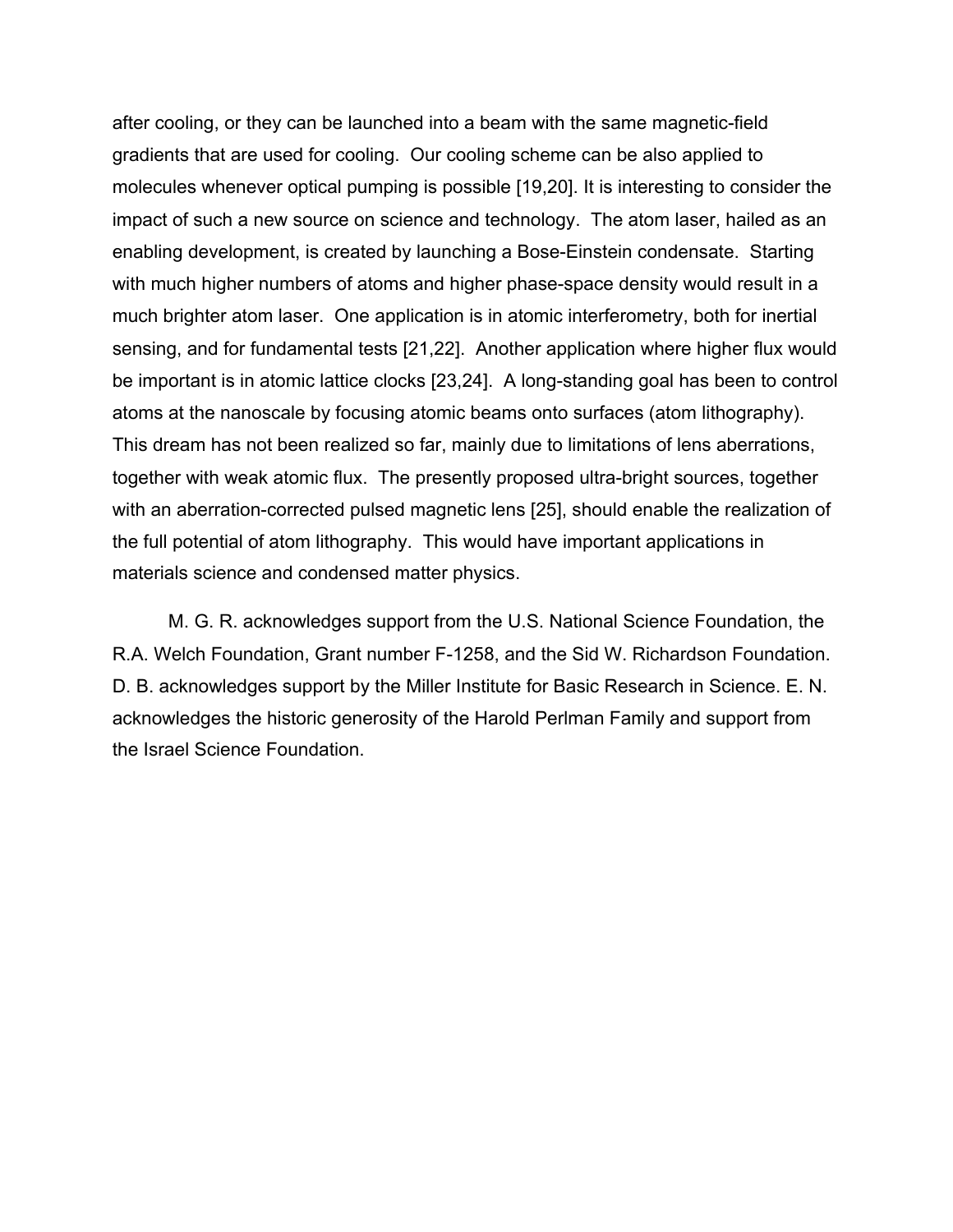## **References**

- 1. T. W. Hänsch and A. L. Schawlow, Opt. Commun. **13**, 68 (1975).
- 2. D. Wineland and H. Dehmelt, Bull. Am. Phys. Soc. **20**, 637 (1975)
- 3. H. Metcalf and P. van der Straten, Laser Cooling, Springer-Verlag New York (1999).
- 4. R. Compargue (Ed.) Atom and Molecular Beams: The State of the Art 2000 (Springer, Berlin, 2001).
- 5. M. G. Raizen, Science **324**, 1403 (2009).
- 6. E. Lavert-Ofir et al., New J. Phys. **13**, 103030 (2011).
- 7. E. Narevicius and M. G. Raizen, Chem. Rev. **112**, 4879 (2012).
- 8. U. Even, M. Hillenkamp, and S. Keinan, J. Chem. Phys. **118**, 8699 (2003).
- 9. Uzi Even, private communication. R. I. Kaiser and A. G. Suits, Rev. Sci. Instrum. **66**, 5405 (1995).
- 10. The exception is for metastable noble-gas atoms, created in a gas discharge, where the fraction is smaller, about 10<sup>-4</sup>.
- 11. C. Cohen-Tannoudji and A. Kastler, Progress in Optics **5**, 1 (1966).
- 12. K. Bergmann, H. Theuer, and B. W. Shore, Rev. Mod. Phys. **70**, 1003 (1998).
- 13. V. S. Ivanov, Y. V. Rozhdestvensky, and K-A Suominen, Phys. Rev. A **85**, 033422 (2012).
- 14. O. Stern, Z. Phys. **7**, 249 (1921) (translation: Z. Phys. D, **10**, 114 (1988).
- 15. Mention of the bias field is often omitted from the discussion of the Stern-Gerlach experiment, leading to the apparent "paradox" in the observation that state separation only occurs along one axis. See Preben Alstrom, Poul Hjorth, and Richard Mattuck, Am. J. Phys. **50**, 697 (1982).
- 16. M. Kasevich and S. Chu, Phys. Rev. Lett. **69**, 1741 (1992).
- 17. A. Kuhn, H. Perrin, W. Hänsel, and C. Salomon, arXiv:1109.5237v2
- 18. D. Tupa, L. W. Anderson, D. L. Huber, and J. E. Lawler, Phys. Rev. A **33**, 1045 (1986).
- 19. B. K. Stuhl, B. C. Sawyer, D. Wang and J. Ye, Phys. Rev. Lett. **101**, 243002 (2008).
- 20.E. S. Shuman, J. F. Barry, and D. DeMille, Nature **467**, 820 (2010).
- 21.M. A. Kasevich and S. Chu, Phys. Rev. Lett. **67**, 181 (1991).
- 22.M. A. Kasevich, Science **298**, 1363 (2002).
- 23.M. Takamoto et al., Nature **435**, 321 (2005).
- 24.A. D. Ludlow et al., Science **319**, 1805 (2008).
- 25. R. Castillo-Garza et al., ACS Nano, April 1, 2013, **DOI:** 10.1021/nn400896y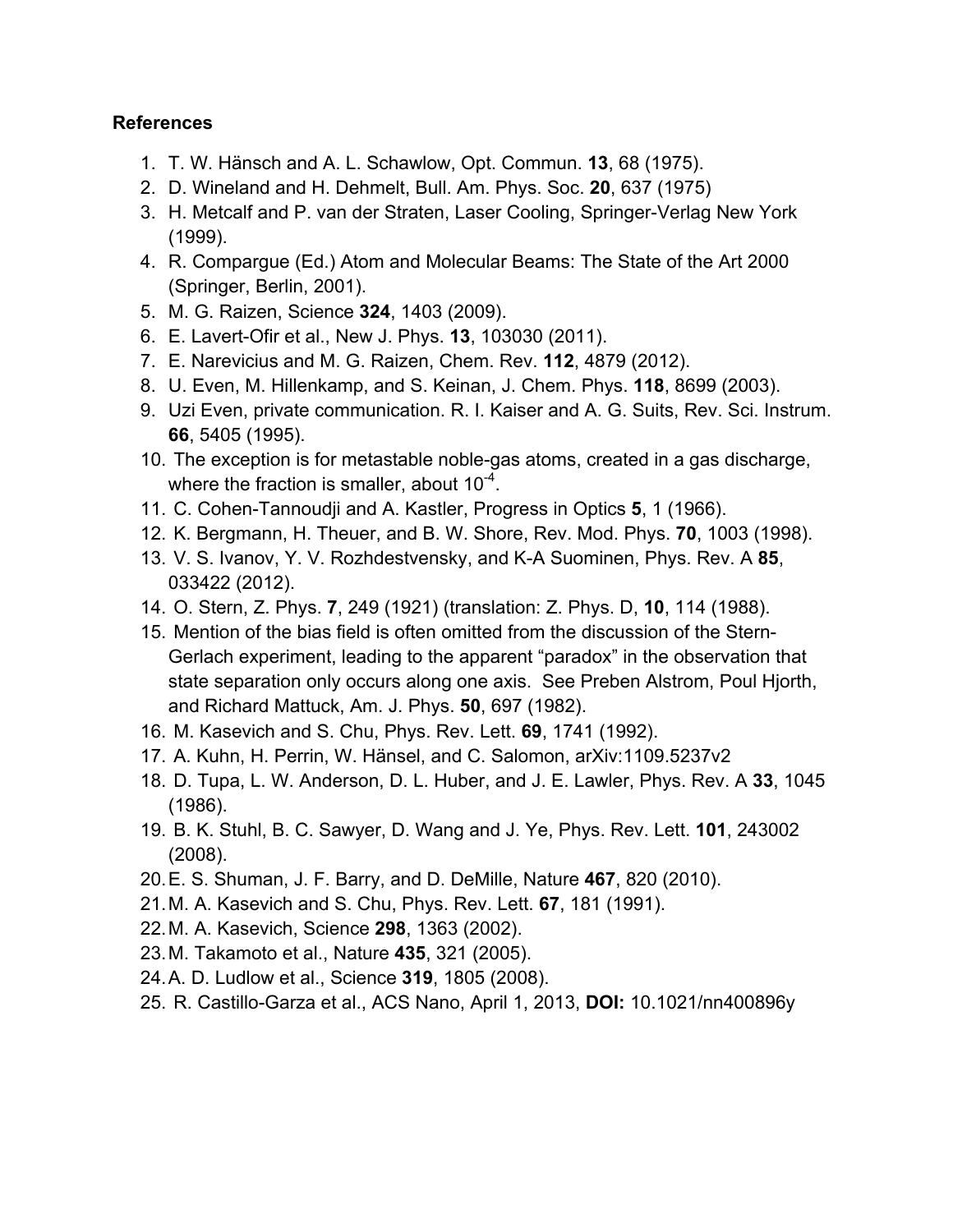## **Figure Captions**

**Fig. 1.** Schematic of MOP cooling. (a) Momentum-space cooling in which atoms are first optically-pumped into the m=0 state. A velocity-selective STIRAP pulse is then applied to transfer all atoms in the left half of the velocity distribution into the m=1 state. A magnetic field gradient is next applied to translate the mean velocity of the selected atom ensemble to overlap with the m=0 state atoms. Optical-pumping is finally applied to drive the atoms back to the m=0 state. (b) Spatial focusing: spatially-selected atoms are first optically-pumped into the m=1 state. Magnetic field gradients are then used to translate the selected atoms towards the m=0 atoms. Optical-pumping finally drives atoms back to the m=0 state.

**Fig. 2.** Numerical simulation results showing snapshots of the phase-space distribution taken at different cooling stages. (a) and (b) show the initial phase-space distribution. (c) and (d) show the phase-space distribution after applying the STIRAP pulse. Atoms pictured in red (stars) are transferred to the m=1 state. Black circles represent the rest of the atoms that remain in the m=0 state. (e) and (f) show phase-space distributions after applying a uniform magnetic field gradient that gives a velocity kick, overlapping the atoms in velocity space. Note, that grey histograms represent velocity distributions for all of the atoms whereas red histograms show contribution from the m=1 atoms only.

**Fig. 3.** Numerical-simulation results showing the final phase-space (a) and velocity distributions (b) along one of the coordinates.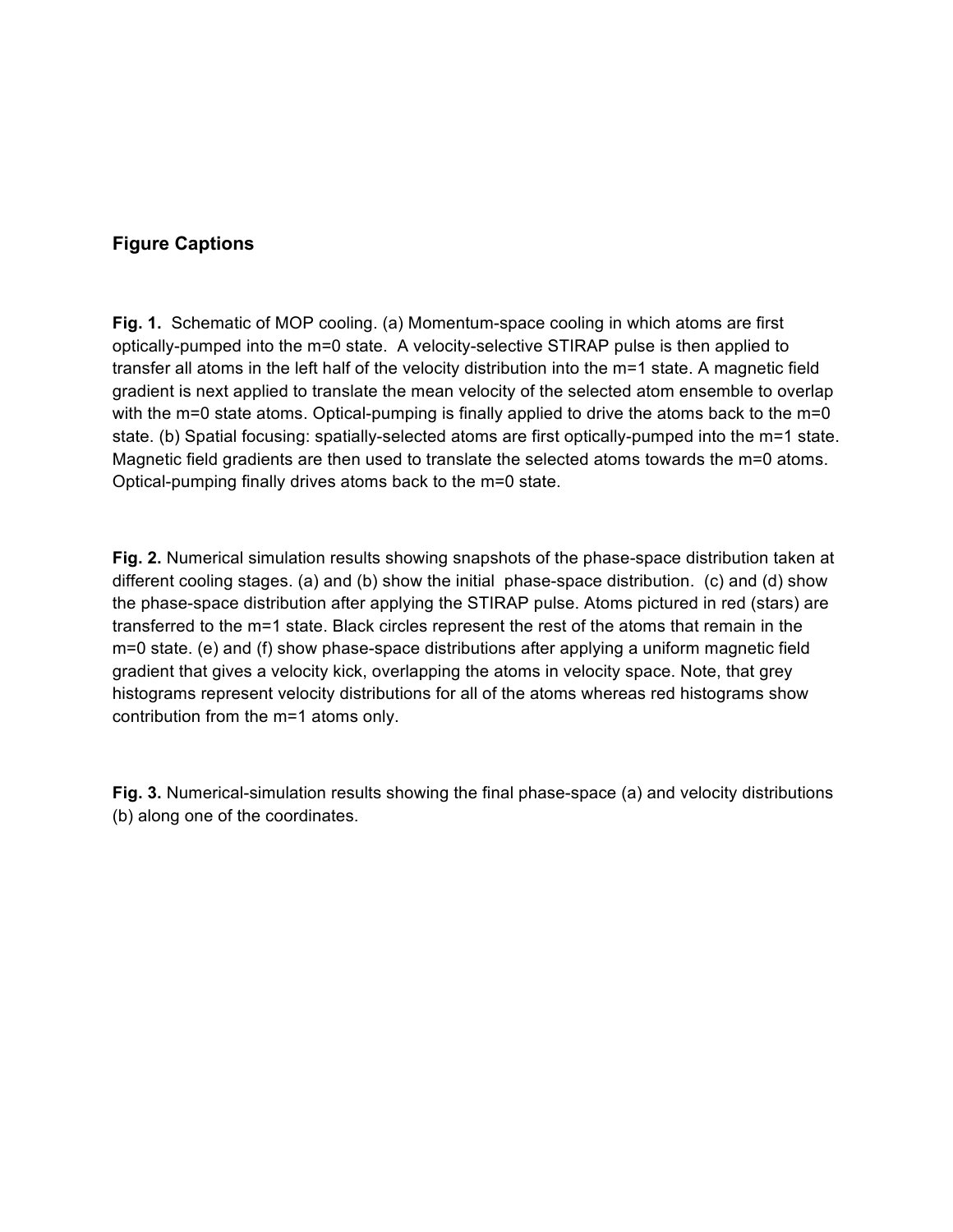

# Figure. 1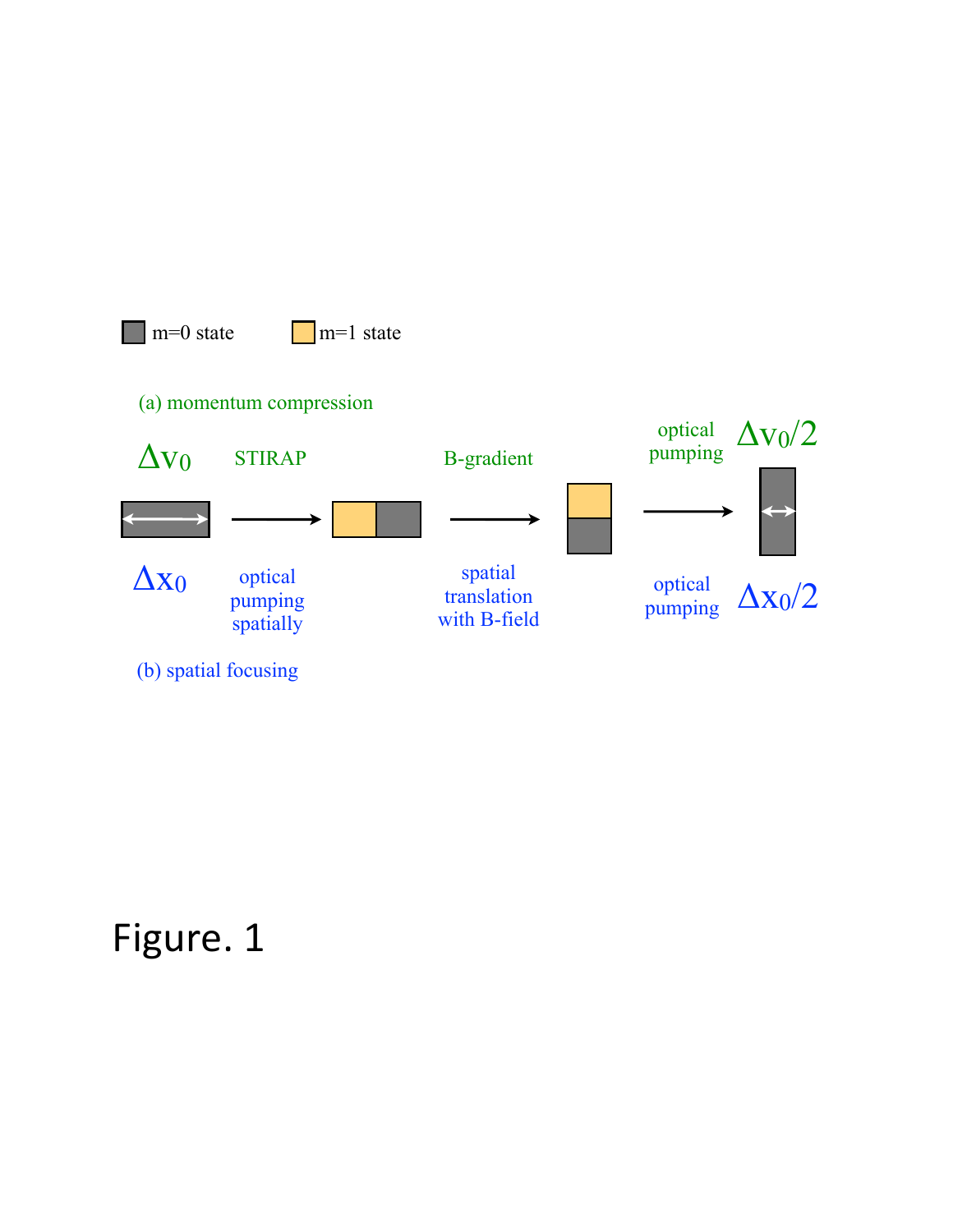

Figure. 2